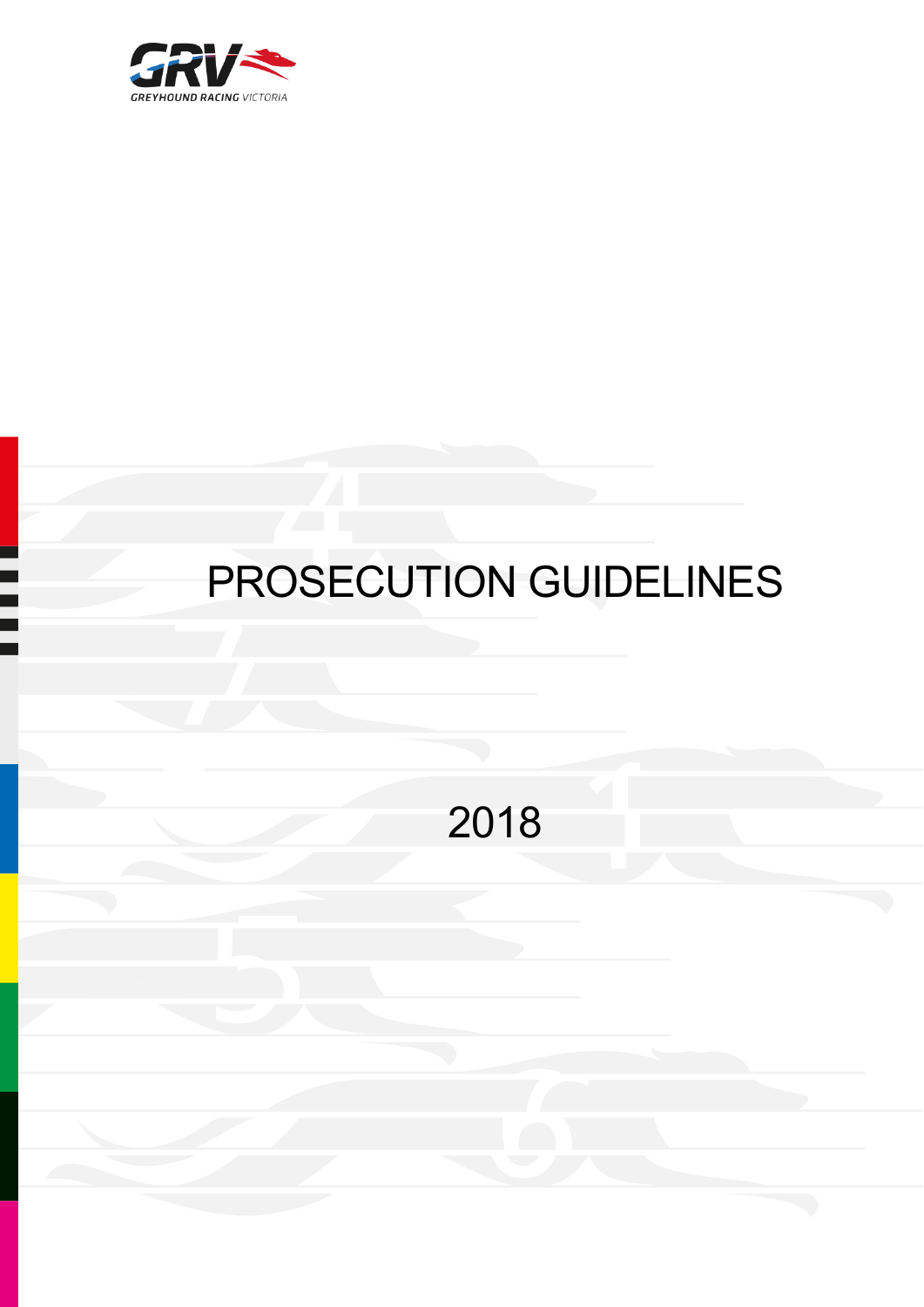#### <span id="page-1-0"></span>**Contents**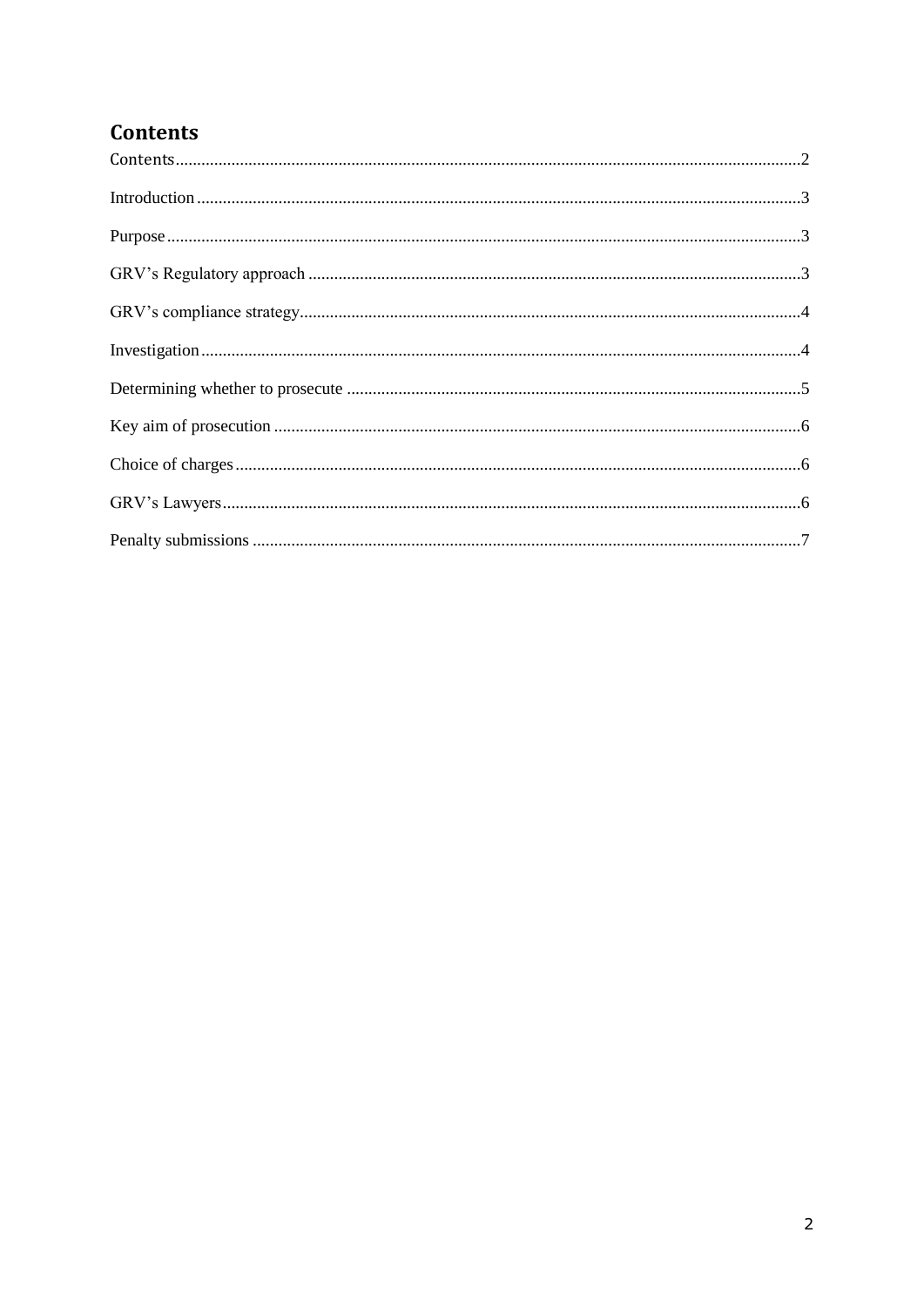# <span id="page-2-0"></span>**Introduction**

Greyhound Racing Victoria (GRV) regulates the sport of greyhound racing under the *Racing Act 1958*. Section 75 of the Racing Act, establishes GRV as the regulator for greyhound racing in Victoria, with functions including the control of the sport, promoting and improving animal welfare, and promoting and monitoring compliance with the Rules of Racing.

GRV's Regulatory Framework is aimed at ensuring GRV has a modern and sophisticated approach to regulation with flexible and proportionate methods of enforcement to deal with various levels of non-compliant behaviour by participants of the sport, as well as providing a message of deterrence to participants, the community and other stakeholders.

The level of enforcement action taken by GRV, will reflect the severity and the potential impact of the non-compliance on the welfare of the greyhound or the integrity of the sport. GRV's general approach to penalties attempts, as far as possible, to differentiate between deliberate, reckless or persistent non-compliers and those who might make a genuine error and for whom alternative interventions may be more appropriate.

Most greyhound racing industry participants meet their obligations and strive for compliance with the Rules. Penalties have an important role to play in supporting these participants so that they are not disadvantaged.

These Guidelines support GRV's vision, mission, values and strategic objectives. The Guidelines support GRV's commitment to putting greyhound welfare and safety first, reinforce GRV's framework of contemporary rules and, demonstrates GRV's commitment to enhanced industry regulation that drives improved outcomes.

# <span id="page-2-1"></span>**Purpose**

GRV has produced these prosecution guidelines as part of its commitment to transparency in its enforcement and compliance activities and is part of a suite of documents including GRV's Regulatory Approach, the Compliance Strategy and the Penalty Guidelines.

The guidelines set out principles of a general nature to provide an understanding of how GRV will approach enforcement. These guidelines are not directions. They are published to educate participants about GRV's approach and are designed to assist GRV to make enforcement decisions to achieve consistency, efficiency, effectiveness and transparency.

It is noted that these guidelines relate to compliance with the Racing Act and GRV Rules of Racing. Should GRV Officers be authorised to undertake enforcement activity under other legislation, the guidelines will be updated.

# <span id="page-2-2"></span>**GRV's Regulatory approach**

GRV's overarching regulatory principles are:

**Regulatory necessity** – GRV aims to regulate greyhound racing in Victoria as much as is necessary to protect the welfare of greyhounds and the integrity of the sport.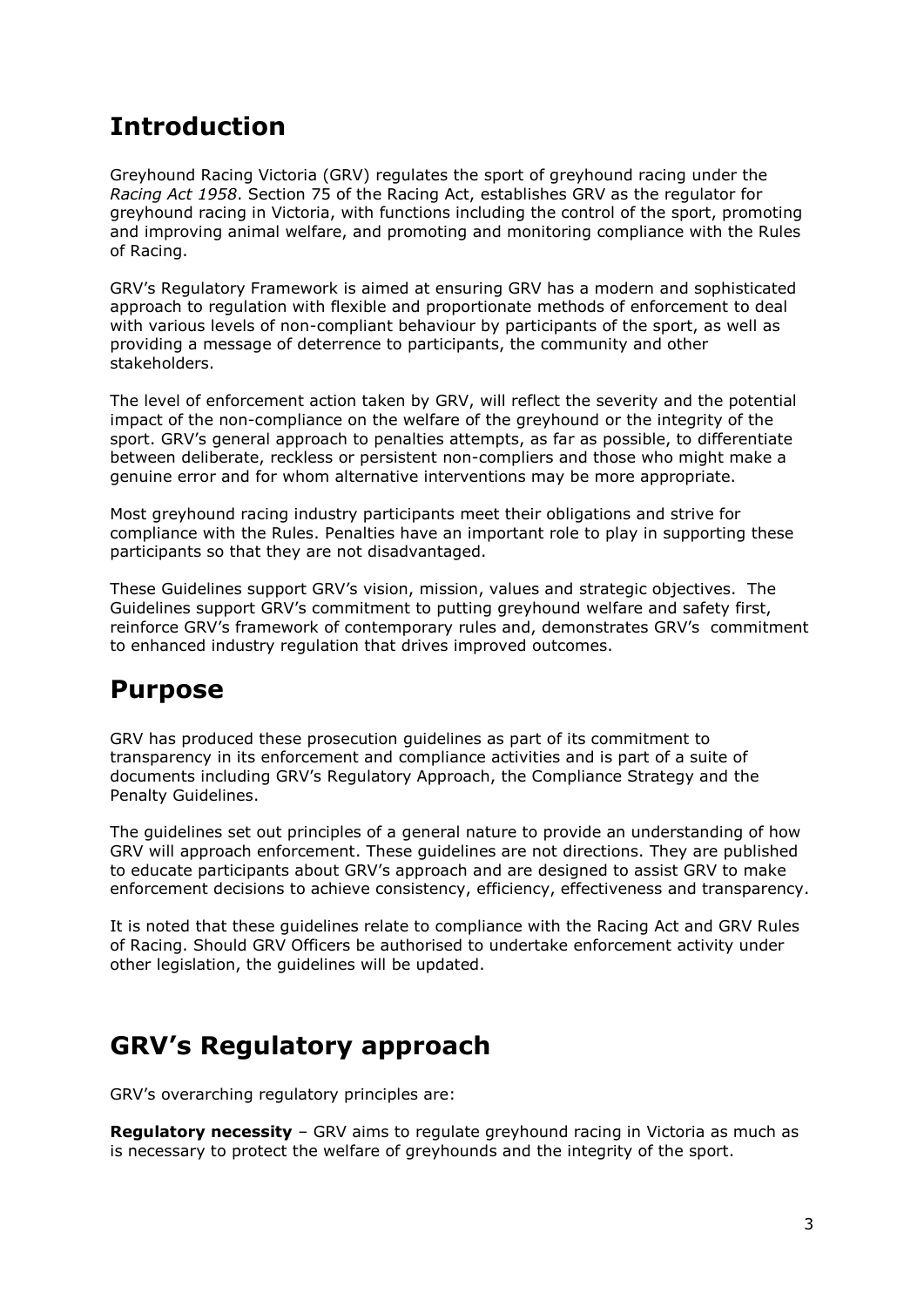**Reflecting risk** – GRV focuses on risk as a guide for GRV's decision-making, priority setting and use of resources.

**Information & education** – GRV actively focuses on ensuring that industry Participants fully understand their responsibilities and are in the best position to fully comply.

**Proportionate regulation** – While GRV's preference is to guide, educate and support Participants to better understand and comply with their obligations, GRV is committed to actively and proactively pursuing enforcement action as appropriate to address noncompliance.

GRV's Regulatory Approach for 2017/18 can be found at

<http://www.grv.org.au/about-us/grv-regulatory-approach-2017-2018/>

#### <span id="page-3-0"></span>**GRV's compliance strategy**

The effectiveness of any compliance regime depends not only on the way the penalties are designed but also on the way they are applied.

GRV's compliance strategy is a common-sense approach designed to reinforce obligations, encourage compliance, deter non-compliance and ensure participants return to a state of compliance to remain in the sport.

The three main actions on which GRV's compliance strategy is based are: encourage compliance, prevent non-compliance, and respond to non-compliance.

**Encourage** is about ensuring that participants have the information they need to get it right. It is about making sure that they clearly understand their obligations and risks they face through non-compliance. GRV will assist participants by looking for risks, publishing best practice guides, giving clear policy guidance and, where necessary, by providing participants active or directive assistance to support them.

**Prevent** is about using what we know about participants and the sport to identify risks before they arise and intervening where possible to give participants an opportunity to correct their mistakes. GRV will prevent non-compliance by more actively assessing participants and their compliance history at the time of registration. GRV will also work to ensure that all relevant people involved in the sport must be registered with GRV.

**Respond** is about tailoring our enforcement, compliance activities and interventions to address specific behaviours and compliance risks. Intelligence gathering, swabbing and inspections are and will remain a key integrity check. GRV will review and consider taking action on all reported contraventions. Our strategy is aimed at ensuring a level playing field for participants and GRV is committed to acting against those who repeatedly have difficulty complying, who intentionally fail to comply, who fail to take action to avoid noncompliance or who put the welfare of greyhounds at risk.

#### <span id="page-3-1"></span>**Investigation**

GRV undertakes a range of enforcement activities including random and targeted inspections, surveillance, on and out of race day swabbing and investigations based on reports from stewards.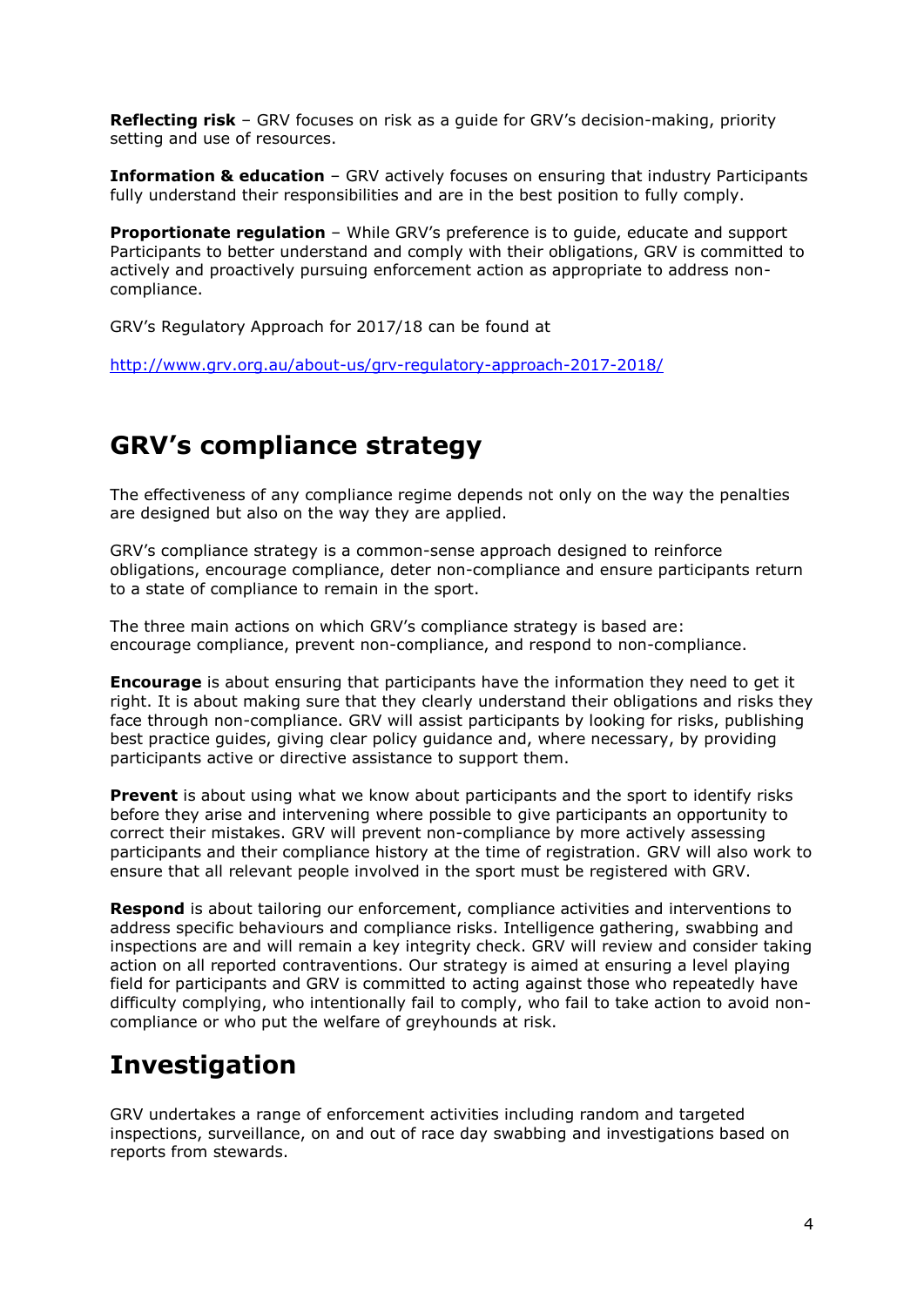Investigations are carried out by authorised officers to establish the elements of an offence or a range of offences. These investigations may rely on the collection of information and records, witness interviews, formal interviews, scientific investigations, property searches, and covert surveillance.

Authorised officers are fair, unbiased and competent and will exercise their functions and powers in a manner that includes being:

- 1. consistent with their safety, the safety of others and the safety of any greyhounds involved;
- 2. within their authority;
- 3. in accordance with the law and the Rules of Racing;
- 4. in accordance with the rights of the persons either under investigation or who are potential witnesses; and
- 5. in accordance with the provisions of natural justice, which include:
	- a. allowing a person, the opportunity to present their case;
	- b. ensuring objectivity in the decision-making process;
	- c. making decisions based on evidence; and
	- d. acting in good faith.

# <span id="page-4-0"></span>**Determining whether to prosecute**

After investigating, GRV will determine whether prosecution is the most appropriate enforcement action to take. The decision to commence prosecution is a discretionary one that is made considering a range of factors in each case, such as the nature of the offence, culpability of the alleged offender, the harm or potential for harm, prevalence of the offence and the negligent or wilful conduct of the alleged offender.

Prosecution is just one of the enforcement tools available to GRV to deal with noncompliance, and it is important to ensure a decision to prosecute is appropriate in the circumstances. GRV will exercise the discretion to prosecute in a fair, honest and transparent manner that considers the facts of an individual case.

Decisions about enforcement action will be impartial, based on available evidence, and on the functions and objects of GRV. In deciding whether to commence a prosecution, GRV will consider (where relevant):

- whether there is sufficient credible evidence to make the case;
- the actual or potential harm or impact and the steps taken to rectify or mitigate the impacts;
- prosecution as a proportionate response to the nature of the breach;
- whether the offence is strict liability;
- the availability and efficacy of any alternatives to prosecution;
- the extent of the risk to the integrity of greyhound racing or the wider industry;
- whether there is a reasonable prospect of the participant being found guilty;
- any precedent which may be set by not instituting proceedings;
- whether proceedings are to be instituted against others arising out of the same incident;
- whether GRV's informal enforcement measures such as directions were used and not complied with;
- whether the breach is a continuing or a repeat offence;
- the prevalence of the alleged offence and the need for deterrence, both specific and general;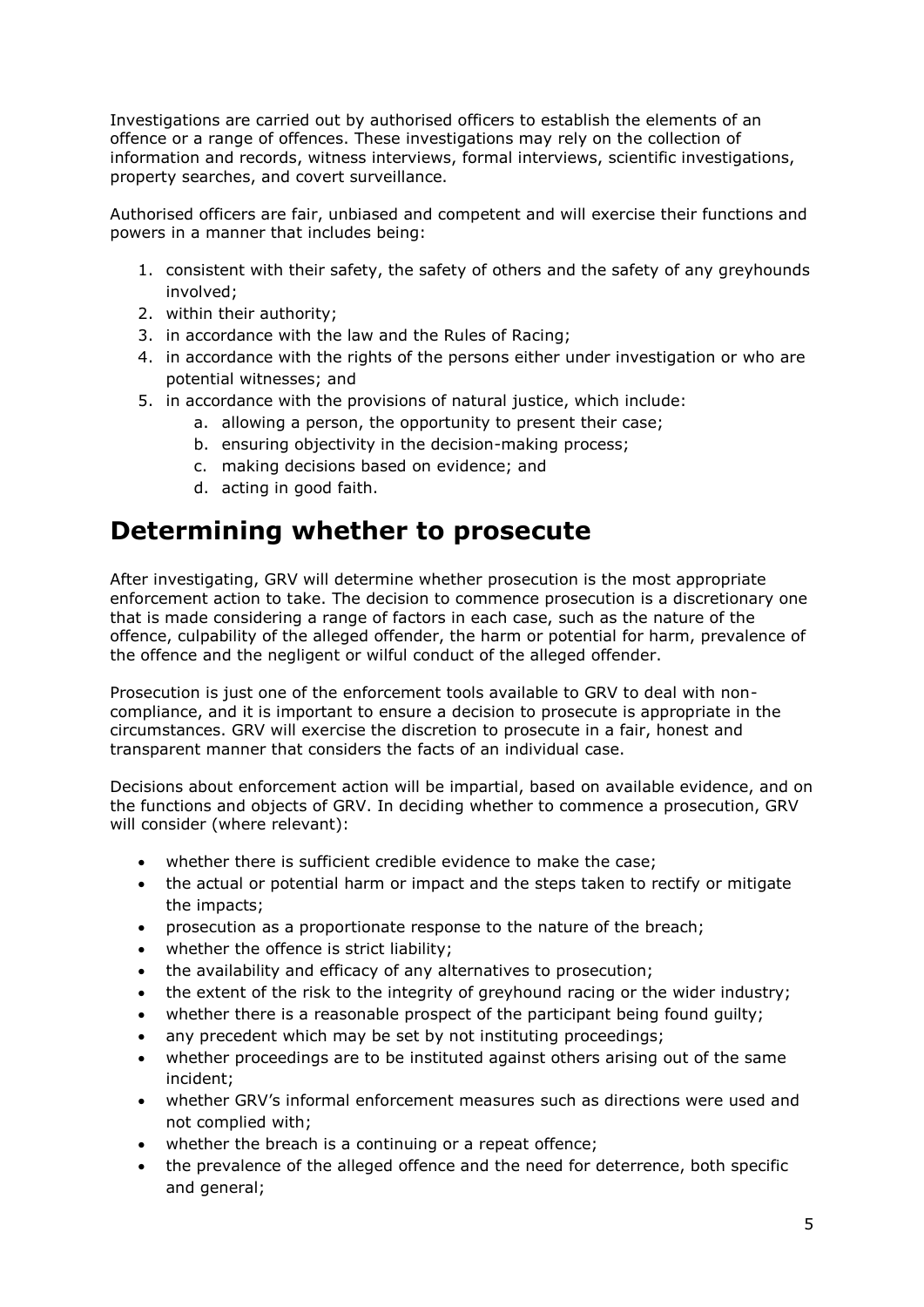• whether it is in the interests of GRV and the sport of greyhound racing.

The applicability of, and weight to be given to, the above factors will depend on the circumstances and facts of each case.

# <span id="page-5-0"></span>**Key aim of prosecution**

The key purposes for GRV prosecutions are to:

- achieve an outcome consistent with the objectives of the regulatory framework;
- prevent greyhound death, injury and disease;
- maintain the integrity of the sport;
- provide a message of deterrence to the industry to improve compliance;
- discourage repeat offences and/or recalcitrance by registered persons, and thereby to improve compliance;
- stop a continuing breach, or remedy the impacts of a breach;
- ensure a registered person complies with their duties and responsibilities; and
- promote a culture of voluntary compliance.

# <span id="page-5-1"></span>**Choice of charges**

Any charges laid against a participant will reflect the nature and extent of the conduct disclosed by the evidence.

There will be occasions where the same conduct is prohibited under several Rules and involves an offence under each. The participant may be charged under a single Rule or under multiple Rules. However, in circumstances where it would be inappropriate to lay both charges, GRV will exercise its discretion to lay charges for a breach of one of the Rules considering the seriousness of the alleged conduct and the penalties available for each offence provision.

GRV may also refer conduct to another enforcement agency for investigation and prosecution.

# <span id="page-5-2"></span>**GRV's Lawyers**

GRV employs lawyers to represent GRV at the Racing Appeals and Disciplinary Board (RADB). As registered Solicitors, these lawyers have professional obligations and duties to comply with the *Legal Profession Uniform Law Application Act 2014*, the *Legal Profession Uniform General Rules 2015*, and the *Legal Profession Uniform Conduct (Barristers) Rules 2015*.

GRV Lawyers, in undertaking a case for GRV against a participant, will:

- comply with their professional obligations and duties;
- act fairly towards the participant;
- present GRV's case with appropriate vigour;
- act objectively;
- subject to any claim of public interest immunity or legal professional privilege, or any statutory provisions to the contrary, disclose to the participant any material which is relevant or possibly relevant to an issue in the case, including information which is or is possibly exculpatory;